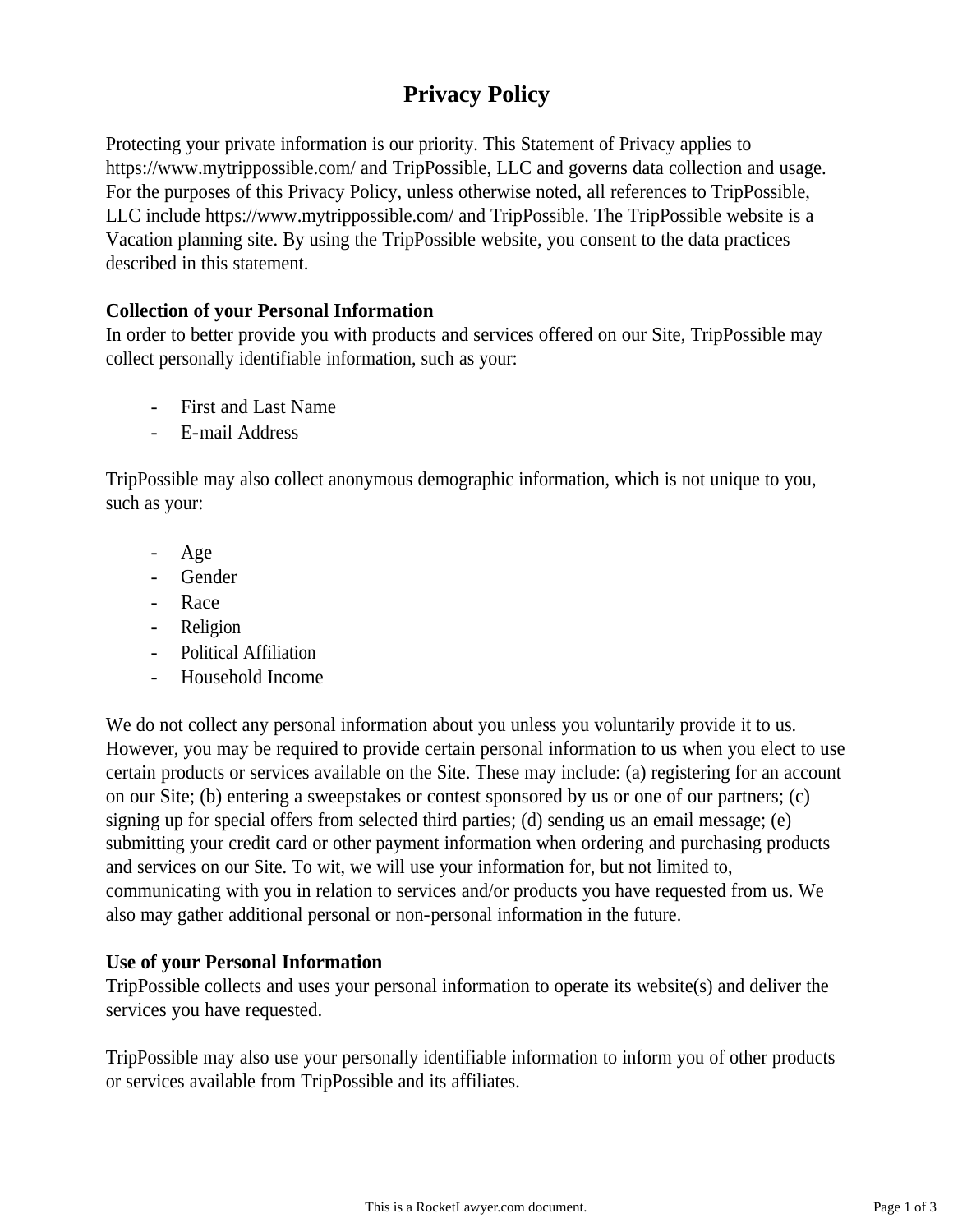## **Sharing Information with Third Parties**

TripPossible does not sell, rent or lease its customer lists to third parties.

TripPossible may share data with trusted partners to help perform statistical analysis, send you email or postal mail, provide customer support, or arrange for deliveries. All such third parties are prohibited from using your personal information except to provide these services to TripPossible, and they are required to maintain the confidentiality of your information.

TripPossible may disclose your personal information, without notice, if required to do so by law or in the good faith belief that such action is necessary to: (a) conform to the edicts of the law or comply with legal process served on TripPossible or the site; (b) protect and defend the rights or property of TripPossible; and/or (c) act under exigent circumstances to protect the personal safety of users of TripPossible, or the public.

## **Tracking User Behavior**

TripPossible may keep track of the websites and pages our users visit within TripPossible, in order to determine what TripPossible services are the most popular. This data is used to deliver customized content and advertising within TripPossible to customers whose behavior indicates that they are interested in a particular subject area.

#### **Automatically Collected Information**

Information about your computer hardware and software may be automatically collected by TripPossible. This information can include: your IP address, browser type, domain names, access times and referring website addresses. This information is used for the operation of the service, to maintain quality of the service, and to provide general statistics regarding use of the TripPossible website.

## **Links**

This website contains links to other sites. Please be aware that we are not responsible for the content or privacy practices of such other sites. We encourage our users to be aware when they leave our site and to read the privacy statements of any other site that collects personally identifiable information.

## **Children Under Thirteen**

TripPossible does not knowingly collect personally identifiable information from children under the age of thirteen. If you are under the age of thirteen, you must ask your parent or guardian for permission to use this website.

## **Disconnecting your TripPossible Account from Third Party Websites**

You will be able to connect your TripPossible account to third party accounts. BY CONNECTING YOUR TRIPPOSSIBLE ACCOUNT TO YOUR THIRD PARTY ACCOUNT, YOU ACKNOWLEDGE AND AGREE THAT YOU ARE CONSENTING TO THE CONTINUOUS RELEASE OF INFORMATION ABOUT YOU TO OTHERS (IN ACCORDANCE WITH YOUR PRIVACY SETTINGS ON THOSE THIRD PARTY SITES). IF YOU DO NOT WANT INFORMATION ABOUT YOU, INCLUDING PERSONALLY